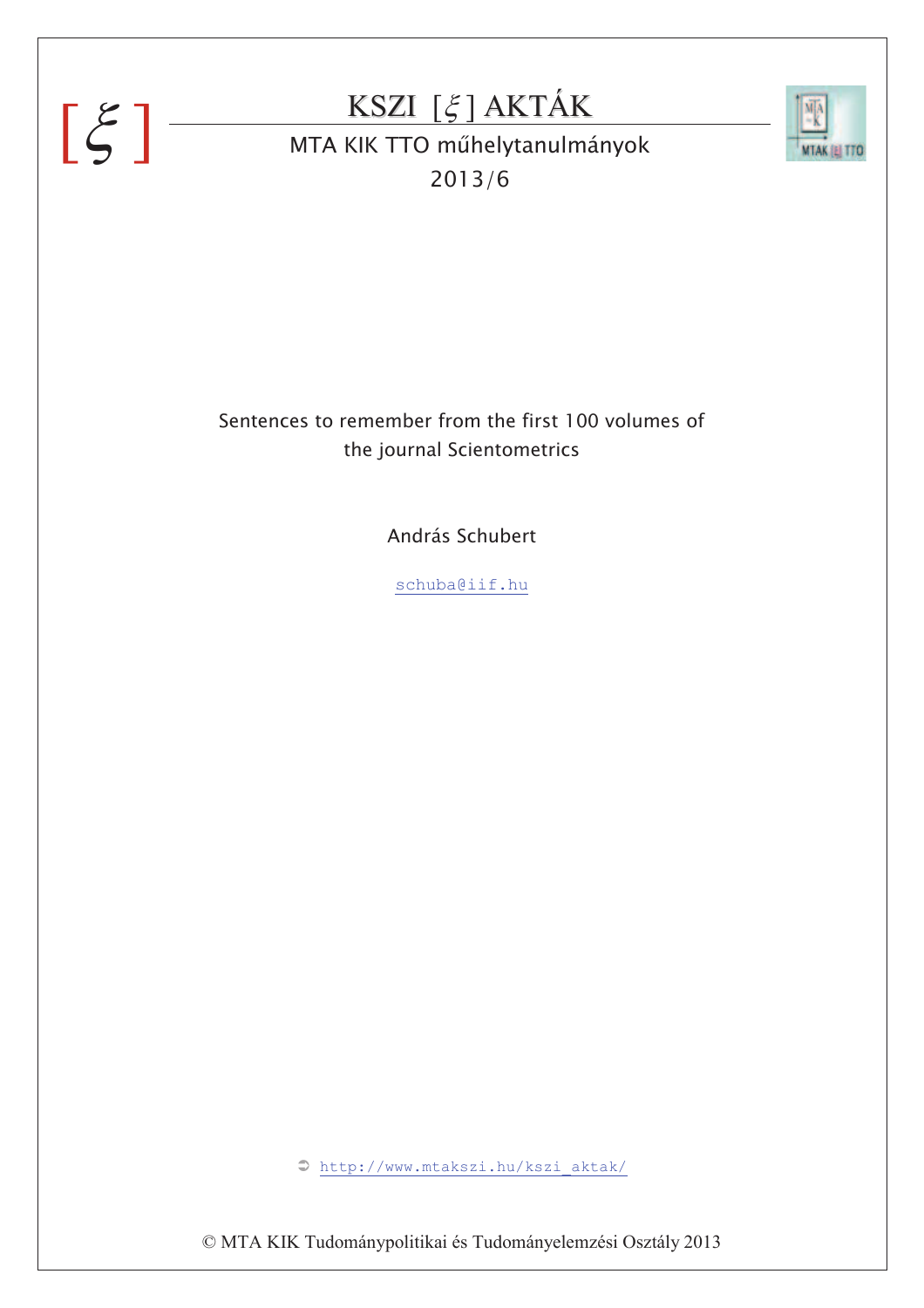# **Sentences to remember from the first 100 volumes of the journal Scientometrics**

#### *András Schubert*

Department of Science Policy and Scientometrics, Library and Information Center of the Hungarian Academy of Sciences, Budapest, Hungary

I have learned from a late great master of mine (László Vekerdi, Head Librarian at the Hungarian Academy of Sciences) that if I find in a book one sentence to remember, then this book is of remarkable value. I often try to apply this wisdom to value other sources: theater plays, movies, or – why not? – scientific journals.

In what follows, the reader may find the result of my attempt to select sentences to remember from each of the first 100 volumes of the journal Scientometrics. I have to admit that the selection was absolutely subjective, and I apologize to all sentences and all authors having been left out from this selection. In compensation, I encourage the readers to find other sentences to remember; it takes nothing more than to browse through the nearly 4000 papers so far published in the journal – of course, if you are lucky, you may find yours in the very first page.

I tried to do my best not to corrupt the sentences while detaching them from their original context, and to apply only the minimal possible changes (correcting typos, completing informations exposed elsewhere in the paper, omitting references to other parts of the paper, etc.) – such changes are usually marked by square brackets.

Here you are.

# Vol 1 p 8, Derek de Solla Price

It becomes apparent, even from our first few decades of analysis, that science and scientific activity is peculiarly measurable *and* peculiarly regular in its behavior even compared with other modes of scholarship.

# Vol 2 p 3, A. I. Yablonsky

The number of publications dealing with Lotka's, Zipf's and Bradford's laws is already so large that it is possible to compile bibliographies on this topic and even to verify Lotka's law using the bibliographical material devoted to Lotka's law.

# Vol 3 p 21, Irina V. Marshakova

[An] important aspect of citation analysis is its application for revealing the inner structure of a science field. Citation networks might serve as a useful tool in solving the problem.

# Vol 4 p 191, S. D. Haitun

If, say, the distribution of people in their creative abilities [were] Gaussian, there would be much less Einsteins and Edisons than [they were] in reality.

# Vol 5 p 65, András Schubert, Wolfgang Glänzel

Reliable comparisons based on citation rate per publication can be performed only with an appropriate test of statistical significance of the observed differences.

# Vol 6 p 224, J. Davidson Frame

Anyone familiar with the problems of trying to rationalize the management of scientific activity through quantification recognizes that scientific research efforts can be stubbornly resistant to management by numbers.

Vol 7 p 143, Michael J. Moravcsik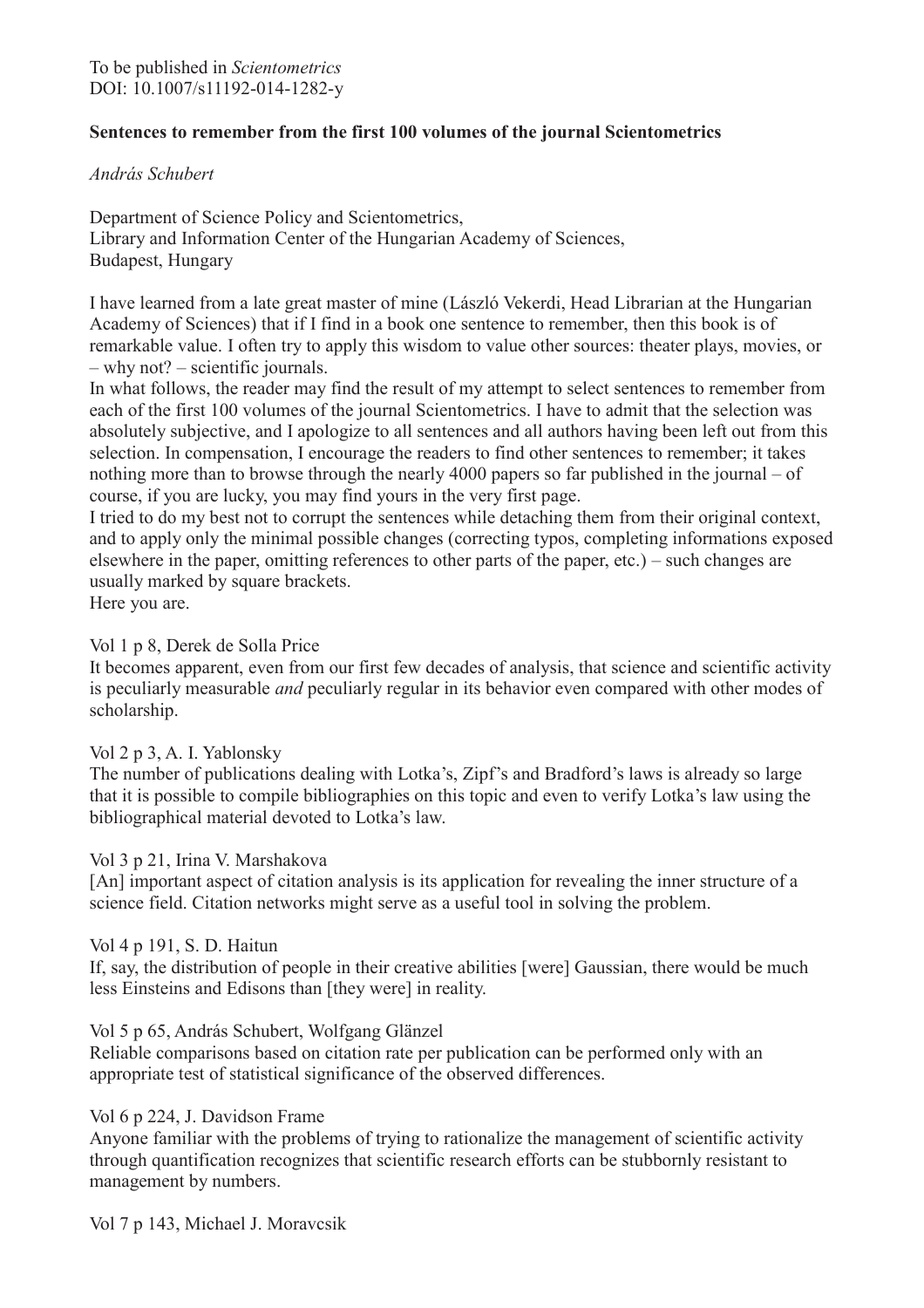What he [Derek de Solla Price] started and advocated continues to grow, perhaps in directions and along dimensions sometimes different from Derek's own views and perceptions, and one of the aims of this medal is to underscore this continuity and cumulation by honoring those who play a significant role in this ongoing development of scientometrics.

# Vol 8 p 13, Attila T. Szabó

In his *Histoire des sciences et des savants depuis deux sciècles* (1885), [Alphonse] De Candolle was the first to analyse mathematically the number, dynamics and national distribution of scientists in their professional organisations, the specialization and professionalization of scientists and characterized the scientific potential of different countries with the number of international science society members per inhabitant [for the] period 1750–1884.

# Vol 9 p 278 Dean K. Simonton

Time lapse between the first and last entry in a given multiple [discovery] can vary according to both historical time and discipline, a variation that is interpretable within a communication framework: Some disciplines have more efficient vehicles for disseminating the latest findings, and that efficiency has also tended to increase over time.

# Vol 10 p 92, Y. Guay

Data collected in this study show that [...] publication in Indian journals was likely to have had a trifling impact on the international scientific community, indicating that Indian organic chemists had not reached in 1926, the stage [of] "independant scientific tradition". In fact, it is to be questionned whether or not Indian organic chemistry has reached it to this day.

# Vol 11 p 320, Loet Leydesdorff

The *Sciences Citation Index* and the different levels at which we can study aggregates of citations should not be conceptualized as a garbage can with individual elements, but as highly structured networks with specific hierarchical relations which can only be understood from a theoretical point of view.

# Vol 12 p 303, Vasily V. Nalimov

No, we are not acrobats, we do not stand on the shoulders of giants.

# Vol 13 p 257, Péter Vinkler

If appropriate standards are found, the performance of a research team can be evaluated in its own category, and, figuratively speaking it can be achieved that Formula-1 cars and touring-class cars race in different categories and they are rewarded independently, in their own category.

# Vol 14 p 80, D. Lindsey

It has been argued that there is substantial agreement in the manuscript review process, however, examining the published data used in support of this contention within a proper statistical framework suggests substantial imprecision in the manuscript review process. The use of three or more reviewers would substantially limit the tendency to capitalize on chance agreement and should lead to greater overall precision.

# Vol 15 p 445, Susan E. Cozzens

The act of citation itself may not be in essence evaluative; there may be types of high-quality work that tend not to be cited; yet when we compare citations to two papers of the same type in the same field, we find it difficult to attribute the difference to anything other than an evaluative concept.

# Vol 16 p 4, András Schubert, Wolfgang Glänzel, Tibor Braun

The list of publications submitted to analysis is supposed to form, in a sense, a sufficiently large and statistically representative sample: As a general rule of thumb, a sample size of 30 to 100 can be suggested as a minimum and samples preselected just on the basis of the characteristics being analyzed are to be avoided.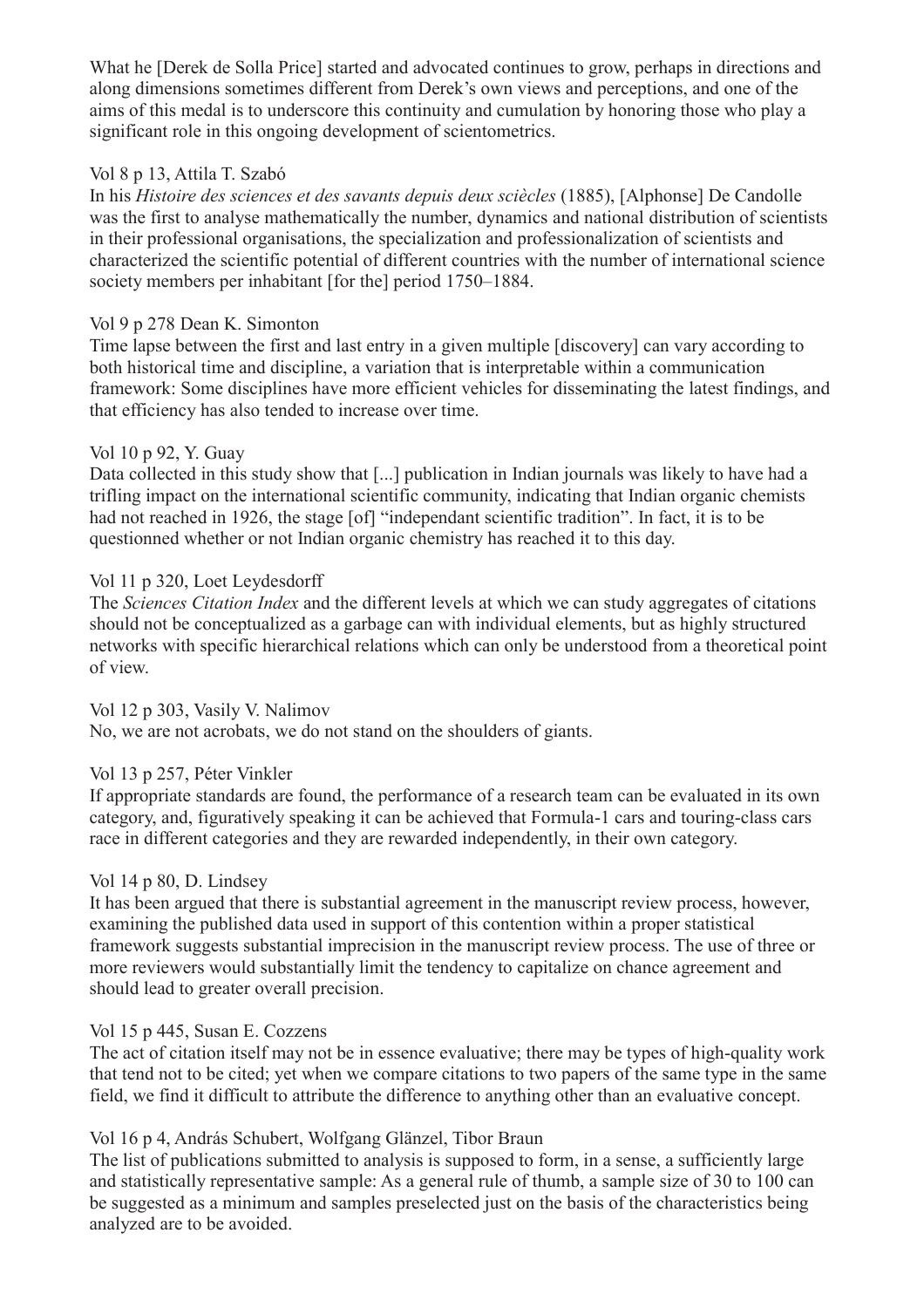# Vol 17 p 330, P. S. Nagpaul, S.P. Gupta

The quality of leadership cannot be improved merely through management development programmes. It would also be essential and desirable to improve the level of expertise of the leaders through a package of incentives like sabbatical leave to enable them to work at centres of excellence within or outside the country and by inviting leading scientists from such centres to work in the research institutions.

# Vol 18 p 237, Hariolf Grupp

In addition to the conventional concentration indices used in economics the entropy measure has an important feature: it assign different values of depending on the size of the sample of institutions or subfields of R & D included in the analysis; therefore, small and large samples and, thus, small and large groups of institutions (for instance small and large nations) differ in entropy all other things being equal.

# Vol 19 p 415, Thomas Finkenstaedt

The Federal Republic of Germany is a developing country as far as the measurement of research performance is concerned, and the majority of our colleagues – at least in the humanities – are happy and lucky that this is so.

# vol 20 p 67, Vasily V. Nalimov

In my opinion the negative phenomena that we are observing now are explained not by the fact that people cannot satisfy their needs, but that the needs cease to satisfy people.

# vol 21 p 245, Susan Bonzi, Herbert W. Snyder

In a time when estimates of scientific quality, productivity, and even tenure have come to be based on citation counts, the practice of self citation, especially frequent self citation, is sometimes seen as suspect [...]; however, there are many reasons why self citation may be desirable or even necessary.

# vol 22 p 376, B. Balmer, Ben R. Martin

There is a possibility that major research initiatives may not always give rise to an increase in the volume of research and published output, but may instead follow such an increase, recognizing a change in the research that has already taken place. If so, it raises doubts about the ability of policymakers to act in a pro-active manner, as many have been attempting to do in recent years.

# vol 23 p 5, András Schubert, Tibor Braun

The formula for calculating the publication potential is fairly simple:

 $T = N (1-f_1) / (1-2f_1 + f_1/x)$ ,

# where T is the publication potential;

- N is the number of authors;
- $f_1$  is the fraction of authors with exactly one publication;
- x is the average number of papers per author.

# vol 24 p 298, Terttu Luukkonen

We may assume that the reward maximization model of publishing is a relatively accurate description of the publishing habits of scientists in particular specialties, particular fields, or particular research organizations, but does not pervade the whole of the research world.

# vol 25 p 369, Hajnalka Maczelka, Sándor Zsindely

Newly founded, unprecedented journals are usually highly specialized and are published mainly by profit-oriented publishing houses. The "infant mortality" of these genuinely new journals is relatively high, because the publishing houses are willing to undertake a risk venture and, if they fail, to close them down. It means, that commercial publishers are more adaptable and move more quickly in this respect.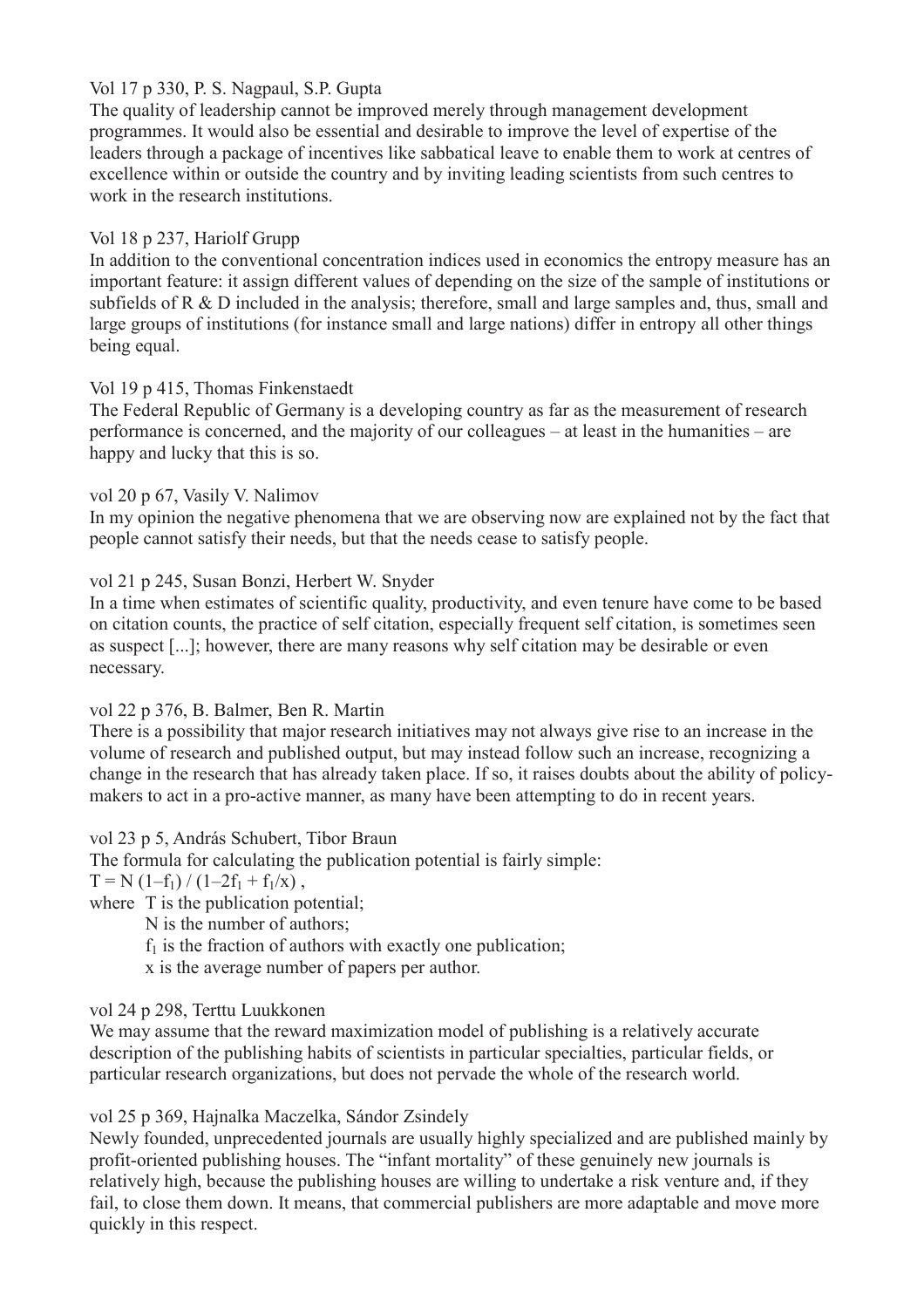vol 26 p 158, Aida Méndez, Isabel Gómez, Maria Bordons Journal referees and editors become, without realizing it, bank cashiers.

# vol 27 p 16, Sven Hemlin

When explicitly prompted to give ratings of the importance of characteristics of good research, scientists emphasized the internal research relevance more than the external relevance; but when given the opportunity of expressing a free description of research quality, they reversed the results.

# vol 28 p 388, Paula E. Stephan, Sharon G. Levin

Age is a measure not only of the amount of time that has elapsed in a career but also the amount of time remaining in the career.

# vol 29 p 11, Manfred Bonitz

Derek Price, who derived from his exponential law the well-known aphorism that 80 to 90 percent of the scientists that have ever lived are living now, would certainly agree if a similar metaphor is applied to his friend Gene: most of the future users of the ideas and practical achievments of Eugene Garfield are not yet alive!

#### vol 30 p 151, Francis Narin

If we define Technology Cycle Time (TCT) as the median age of the U. S. patents referenced on the front pages of other U. S. patents, then Electronics, a relatively fast moving area, has cycle times of four to five years in the US patent system, whereas Ship and Boat Building and some of the older mechanical areas have cycle times that are more likely to be in the range of 15 to 20 years.

#### vol 31 p 40, J. Sylvan Katz

The frequency of research collaboration between domestic universities in the United Kingdom, Canada and Australia decreases exponentially with the distance separating the research partners.

# Vol 32 p 226, Zora J. Sampson

We predict that the number of authors [in high energy physics] will continue to increase and disappear into the names of institutes, collaborations, or other groups [making] future studies more difficult and less meaningful.

# Vol 33 p 188, B. M. Gupta, Lalita Sharma, C. R. Karisiddappa

The exponential growth of scientific knowledge can be interpreted as a "contagion" process in which early adopters influence later adopters, which in turn creates an exponential in growth of scientific knowledge can be interpreted as a "contagion" process in the number of publications and the number of new authors entering the field.

# Vol 34 p 169, Ronald N. Kostoff

A credible R[esearch] I[mpact] A[ssessment] of completed research would trace the dissemination of the research products through the many communication channels and would identify the multitude of near and long term research impacts (impact on other research fields, impact on technology, impact on systems, impact on education, etc.).

# Vol 35 p 172, Wolfgang Glänzel

Though it is impossible to avoid the uninformed use of our results for journalistic purposes, the existence of standards may help the reader to distinguish between dilettantism and evaluations based on serious research.

# Vol 36 p 442, M. H. MacRoberts, Barbara R. MacRoberts

If one wants to know what influence has gone into a particular bit of research, there is only one way to proceed: head for the lab bench, stick close to the scientist as he works and interacts with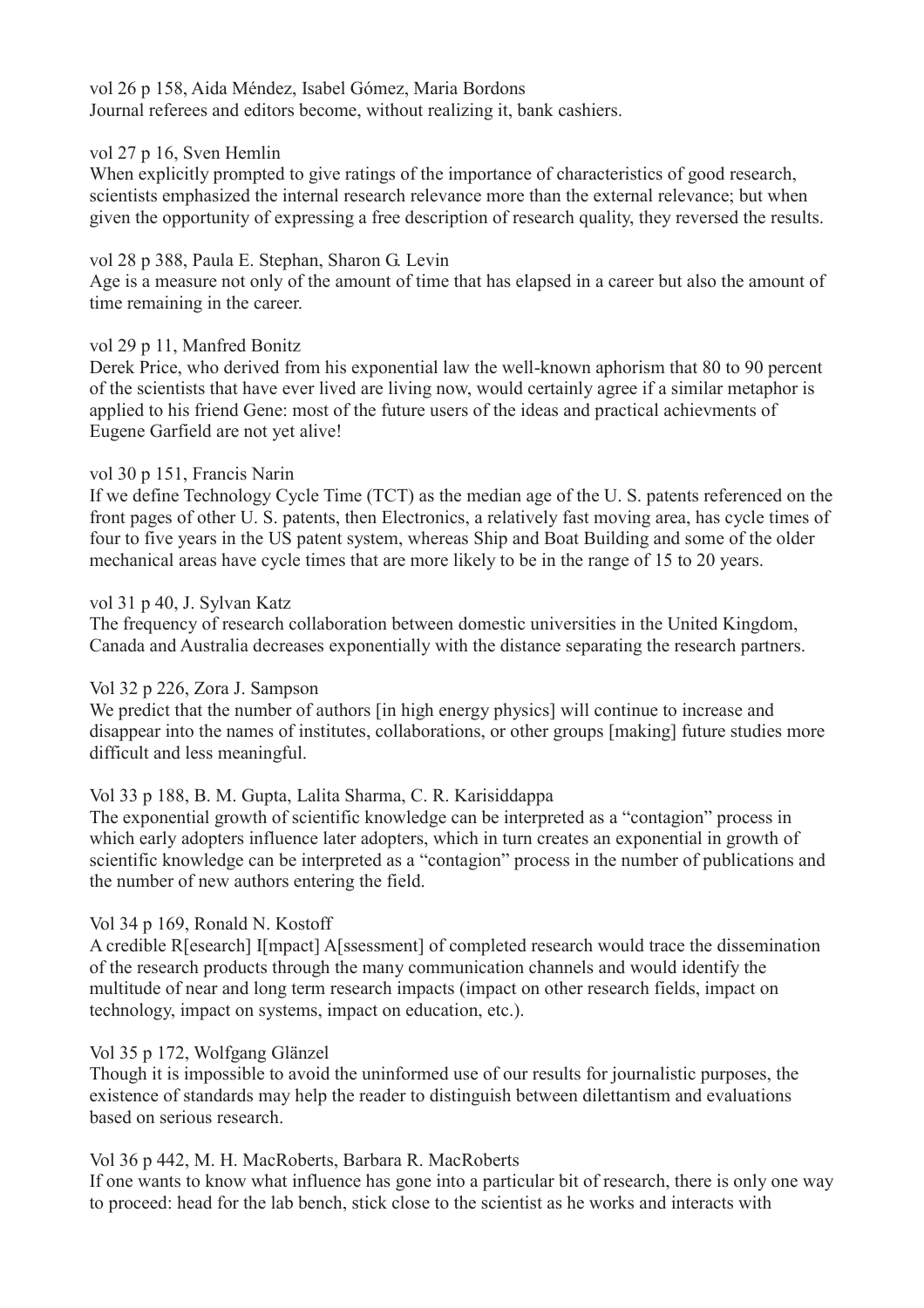colleagues, examine his lab notebooks, pay close attention to what he reads, and consider carefully his cultural milieu.

# Vol 37 p 20-21, Juan M. Campanario

Science educators [...] should educate students not only to obtain the right response and to observe the proper fact, but also to recognize the importance of departures from expected results.

Vol 38 p 52, Paul Wouters Scientometrics as a separate entity might very well disappear.

Vol 39 p 170, Lucia Fonseca, Sancia Velloso, Susana Wofchuk, Leopoldo De Meis In spite of the great sophistication of science in our days, scientists still give much more importance to human factors than to material conditions as the main driving force for scientific productivity.

#### Vol 40 p 384, Abraham Bookstein, Benjamin Wright

Inherent in much of our soundest research methodologies is an unstudied and unappreciated resistance to the faulty understanding with which we begin the study of any new field.

#### Vol 41 p 5, Grant Lewison

It is desirable that [the research evaluations] should cover many different aspects of research outputs and that the evaluees can play a part in helping to create appropriate methodology.

# Vol 42 p 225, Judit Bar-Ilan

The WWW was released by CERN in 1991, [...] the first graphic browser Mosaic was developed by Marc Andreessen and his team at NCSA, but the World Wide Web really started to take off only after the release of Netscape 1.0 in 1994

#### Vol 43 p 75, Eugene Garfield

A citation-ranked list of scientists will identify 50% or more present and future members of the Academy; therefore, while citation frequency alone does not warrant election, the nominating group should at least consider as candidates all those who achieve a given threshold of citation frequency.

#### Vol 44 p 194, Diana Hicks

The social science literature is fragmented because social scientists develop less consensus and adhere to more competing paradigms than do natural scientists.

#### Vol 45 p 134, Thomas J. Phelan

Bibliometrics is best suited for the examination of entities with large numbers of citations [...] there are too many random forces operating to be convinced that there is a real difference between, for example, a researcher who has received only a single citation and another who has received two.

#### Vol 46 p 561, Marc Luwel

For the basic and applied sciences, the SCI seems to cover equally well the US and the EU research works and no "US-bias" was observed.

#### Vol 47 p 53, Thijs Pollmann

There is no evidence in the data currently known that confirms the feeling that in the last century, the last decades, the last years, etc. [the literature obsolescence] process is speeding up.

#### Vol 48 p 200, Anna Sandström, Ingrid Pettersson, Anna Nilsson

One third of the companies that have been granted biotechnology-related patents in the US patent system also have published at least one scientific publication in biotechnology-related science and one fourth have co-authored an article with a public research organisation.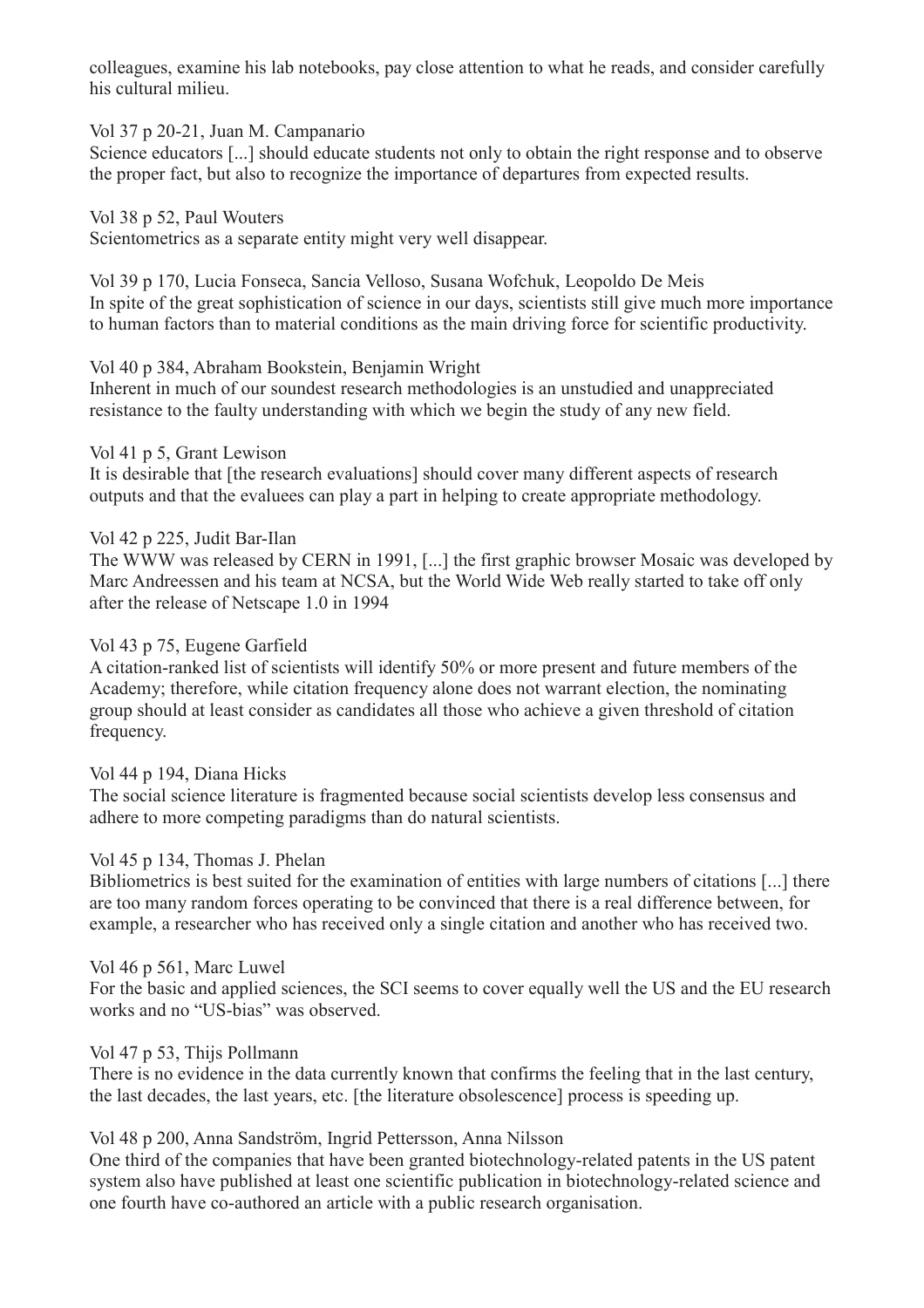# Vol 49 p 60, Peter Ingwersen

Due to the quite substantial international visibility of the research areas outlined above, and the relative increase of citation impact monitored through the 90s, one may conclude that the SSCI is increasingly relevant as a tool for international informetric analyses of non-US countries.

# Vol 50 p 60, Anthony F. J. Van Raan

The scientific journal will not disappear; the electronic version will simply be added to the paper version and will become rapidly more important, mainly because of many additional facilities.

#### Vol 51 p 320, Patrick Thomas

A company whose technology-based valuation is higher than its actual market valuation is regarded as undervalued: such a company offers an attractive investment opportunity.

# Vol 52 p 367-368, Donald DeB. Beaver

The statistics of collaborative authorships follow a Poisson distribution, signifying a relatively rare event, gradually tending to a negative binomial distribution as collaboration became more frequent [...] coauthorships in giant collaborations (teamwork) follow a power law distribution, different from the Poisson characteristic of "traditional" small collaborations.

#### Vol 53 p 18, András Schubert

The greatest challenge [of the 21th century] is the advent of electronic publication and communication, in short, the Internet. Scientometrics, may I say, is multiply challenged, not only – similarly to all other areas of science and social science research – by getting somewhat confused about the most effective way of communicating its own results, but also by being compelled to properly describe, analyse and evaluate the new forms of communication in other science and social science fields.

#### Vol 54 p 285, P. Pichappan, S. Sarasvady

The author self-citation is the result of the interaction between the past and present cognition of the author.

# Vol 55 p 69. Alexandru T. Balaban, Douglas J. Klein

By analogy with the Erdős number devised by mathematicians for expressing closeness in coauthorship between one person and several other people, one can estimate quantitatively this closeness by [non-integer valued] resistance distances [influenced by] the whole structure of the graph (via all possible paths between two vertices).

#### Vol 56 p 244, Dag W. Aksnes

When removing self-citations from individual publications this will undermine the possibility for producing certain types of indicators (e.g., comparisons with average field citation rates).

# Vol 57 p 395, James Hartley, James W. Pennebaker, Claire Fox

It is a well-known fact that Abstracts are difficult to write: dense and complex material has to be fitted within a tight word limit and, sometimes, authors fail to manage it.

# Vol 58 p 75, Andrea Bonaccorsi, Cinzia Daraio

Our data suggest that the appropriate recruitment policy for scientific institutions is based on a steady flow of job opportunities, that encourage the investment of human capital and reduce the time interval between the graduate degree and a permanent position. If recruitment is based on long periods of stasis and discrete waves of massive entry, the system of incentives of young graduate students may be severely distorted.

# Vol 59 p 373, Concepción S. Wilson, Valentina A. Markusova

The collapse of the USSR as a rival and as a military threat, the discrediting of the "communist experiment", and the runaway success of the "new industrial revolution" in information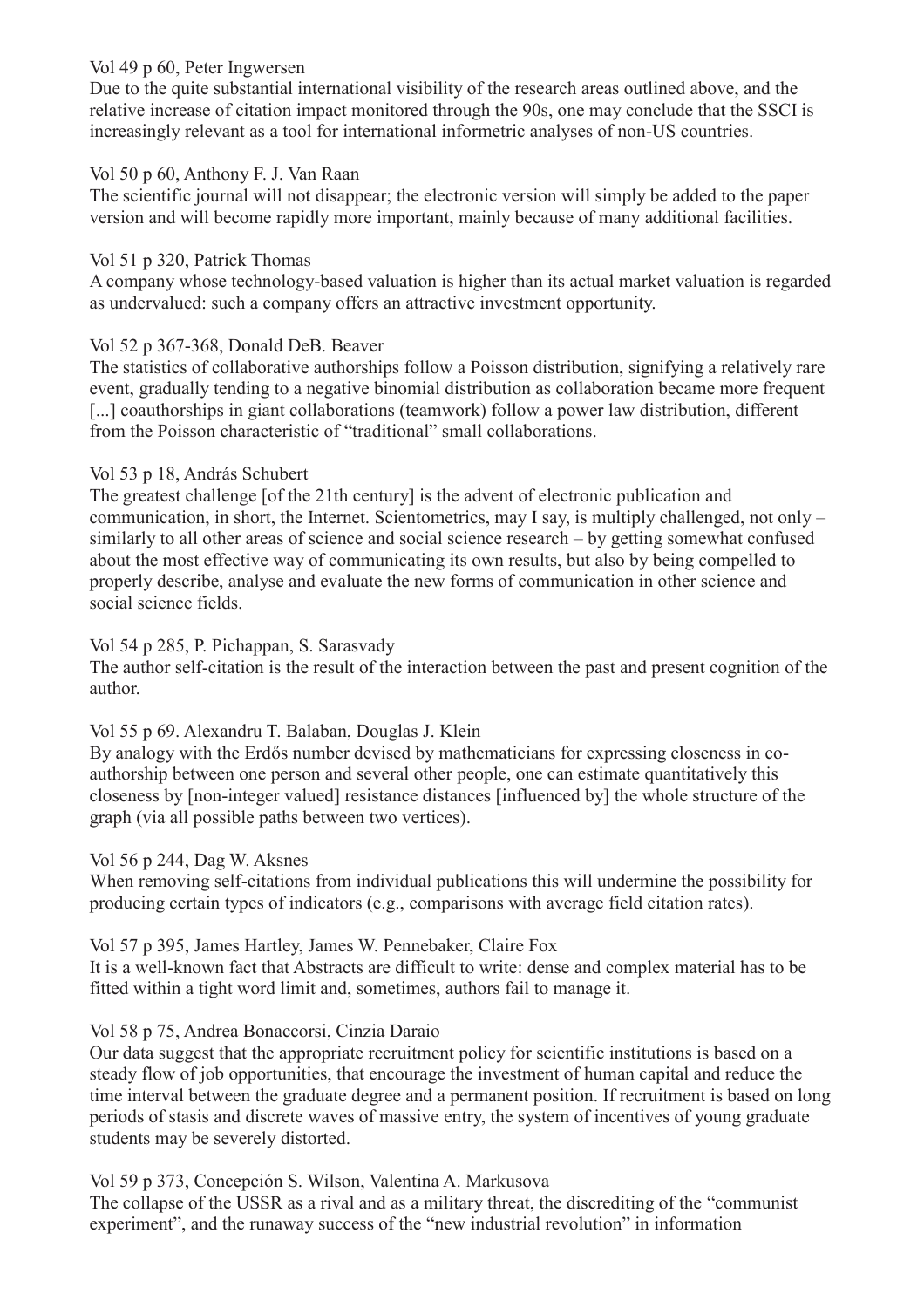technologies, have encouraged the view that the optimum balance of funding for R&D in a society now lies – in fact, some might say, has always lain – much further towards the market than is currently the case in the West.

#### Vol 60 p 315, Henry Small

Understanding the factors of novelty, utility, significance, and interest, and how they contribute to high citation rate, involves relating the content of the papers to the structure of the fields in which they are imbedded and to societal issues in and around the field of study.

#### Vol 61 p 124, K. Brad Wray

Contrary to what Kuhn suggests, it seems that significant discoveries are less a consequence of unconstrained creative thinking, and more a consequence of scientists amassing resources, both intellectual and material, that enable them to take chances, and seek assistance in following through on their new ideas.

#### Vol 62 p 130, Peter Weingart

Bibliometric indicators are a research based social technology, and because they convey knowledge that unlocks an otherwise hidden process to policy makers and the media it is prone to being instrumentalized for all kinds of interests involved in science policy.

#### Vol 63 p 580, Jonathan Adams

Evidence of high impact based on initial citations counts [...] is likely to be soundly based and subsequently validated, whereas lack of that evidence should not condemn a field, a programme or a researcher to obscurity.

#### Vol 64 p 313, Manuel Cardona, Werner Marx

The indescribable agony of the victims of the Nazi-terror, in particular the Jews, exceeds any imagination and cannot be quantified.

# Vol 65 p 386, Quentin L. Burrell

Informetrics/scientometrics is not just a matter of mathematical/statistical modelling (or analysis) but should always be directly addressed at a particular problem by taking full account of its context.

# Vol 66 p 83, Anton J. Nederhof

Social sciences and humanities research is not one homogeneous block (nor even two separate ones), but is heterogeneous in nature: some of the social sciences and humanities resemble natural and life sciences in publication and citation behavior, while others share characteristics with the traditional profile of humanities scholarship.

# Vol 67 p 364, James K. Wetterer

I have found no study attempting to determine how often claims in the scientific literature are based on anecdotal observations without any quantitative data, nor how often unsupported claims are cited uncritically.

#### Vol 68 p 109-110, Benoît Godin

In 1906, Cattell [James McKeen Cattell, American psychologist, editor of Science from 1895 to 1944] launched the biographical directory American Men of Science, published every five years [from which] he produced statistics on the number of scientists and their geographical distribution, and ranked scientists according to performance.

#### Vol 69 p 215, Maria Pinto

The abstract of a research article is considered, at least under particular information circumstances, to be the most important part of the article. It should contain, in a brief but concise form, the critical components of the scientific study being reported.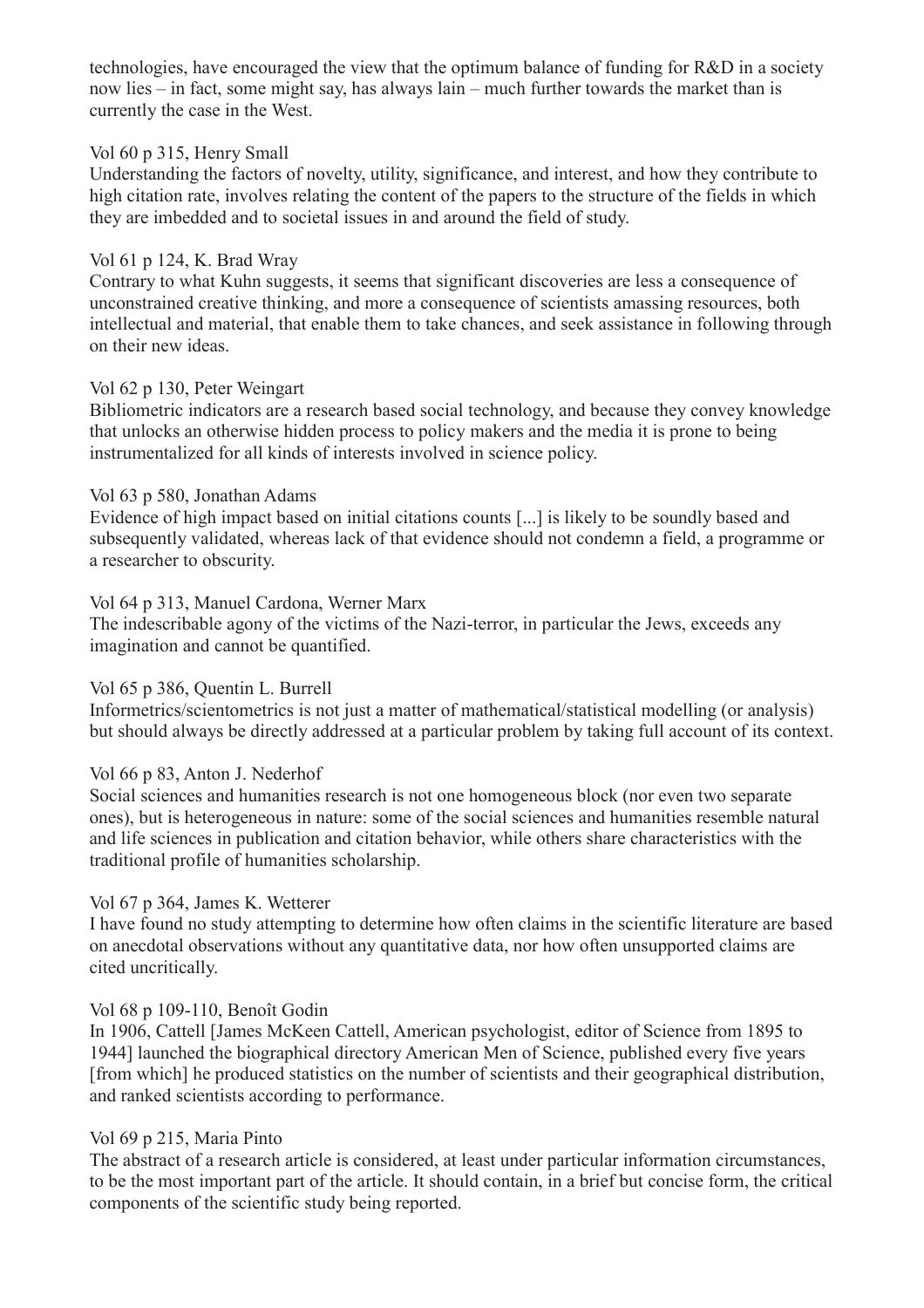Vol 70 p 64, Rafael Aleixandre-Benavent, Juan Carlos Valderrama Zurián, Alberto Miguel-Dasit, Adolfo Alonso Arroyo, Miguel Castellano Gómez

Authors should submit their research results and manuscripts to journals that are easily available and are read by their peers (the most interested audience) and pay less attention to journal impact factors.

Vol 71 p 156-157, Tibor Braun, Ildikó Dióspatonyi, Erika Zádor, Sándor Zsindely Journal gatekeeping indicators are based on the fact that for the satisfactory operation of the international system of basic research in the sciences, the screening activity of journal editorial boards, which guarantee the professional standard of science journals, is of paramount importance.

Vol 72 p 482, Iina Hellsten, Renaud Lambiotte, Andrea Scharnhorst, Marcel Ausloos Self-citations can be used as documentation of several important aspects of scientists' field mobility when combined with an analysis of the related keywords and co-authorships.

Vol 73 p 358, Helmut A. Abt

Single-authored papers will decrease in frequency in coming years, but will not disappear; there are some projects that do not require teams and some authors who prefer to work individually.

Vol 74 p 186, Ulf Sandström, Martin Hällsten

The prestige of peer-review[...] is under threat if conflicts of interest overshadow the procedures. Still, [...] the system seems to be riddled with factors external to science. Nepotism matters.

Vol 75 p 512, Luís M. A. Bettencourt, David I. Kaiser, Jasleen Kaur, Carlos Castillo-Chávez, David E. Wojick

Compared to most diseases, scientific ideas spread slowly, taking years to become adopted by a significant number of practitioners; [...] useful ideas may never be forgotten, leading to very long infectious periods.

Vol 76 p 153, Dalibor Fiala, François Rousselot, Karel Ježek

Collaboration networks are also a valuable source of information and their combination with citation graphs [...] may lead to more "fair" rankings of authors; [...] Rankings based on both the citation and co-authorship information tend to place the awarded [ACM SIGMOD Edgar F. Codd Innovations Award] authors higher than the standard PageRank ranking.

# Vol 77 p 206, Sándor Zsindely

It is a fact that at least from 1991, human genealogy is not merely an auxiliary science of history, still less a territory for family-researcher hobbyists, but a discipline whose results are used by researchers of various science fields, especially those of medicine and genetics.

Vol 78 p 42, Annamária Inzelt, András Schubert, Mihály Schubert

The results of our study clearly suggest an answer "yes" to the question formulated in the title of the paper of Herbertz: "Does it pay to cooperate?", at least as the returns measurable in the number of citations are concerned.

Vol 79 p 676, Rafael Ball

Formulating the titles of scientific publications as questions is increasingly becoming a widespread phenomenon: [...] in medicine today, one in twenty articles has a question-mark title.

Vol 80 p 728, Heting Chu, Chen Xu

Web 2.0 is a rapidly developing area with contributions from not only the IT sector but also other disciplines such as medicine, sociology, and physics; [...] Web 2.0 is of the user, by the user, and more importantly, for the user.

Vol 81 p 311, Leo Egghe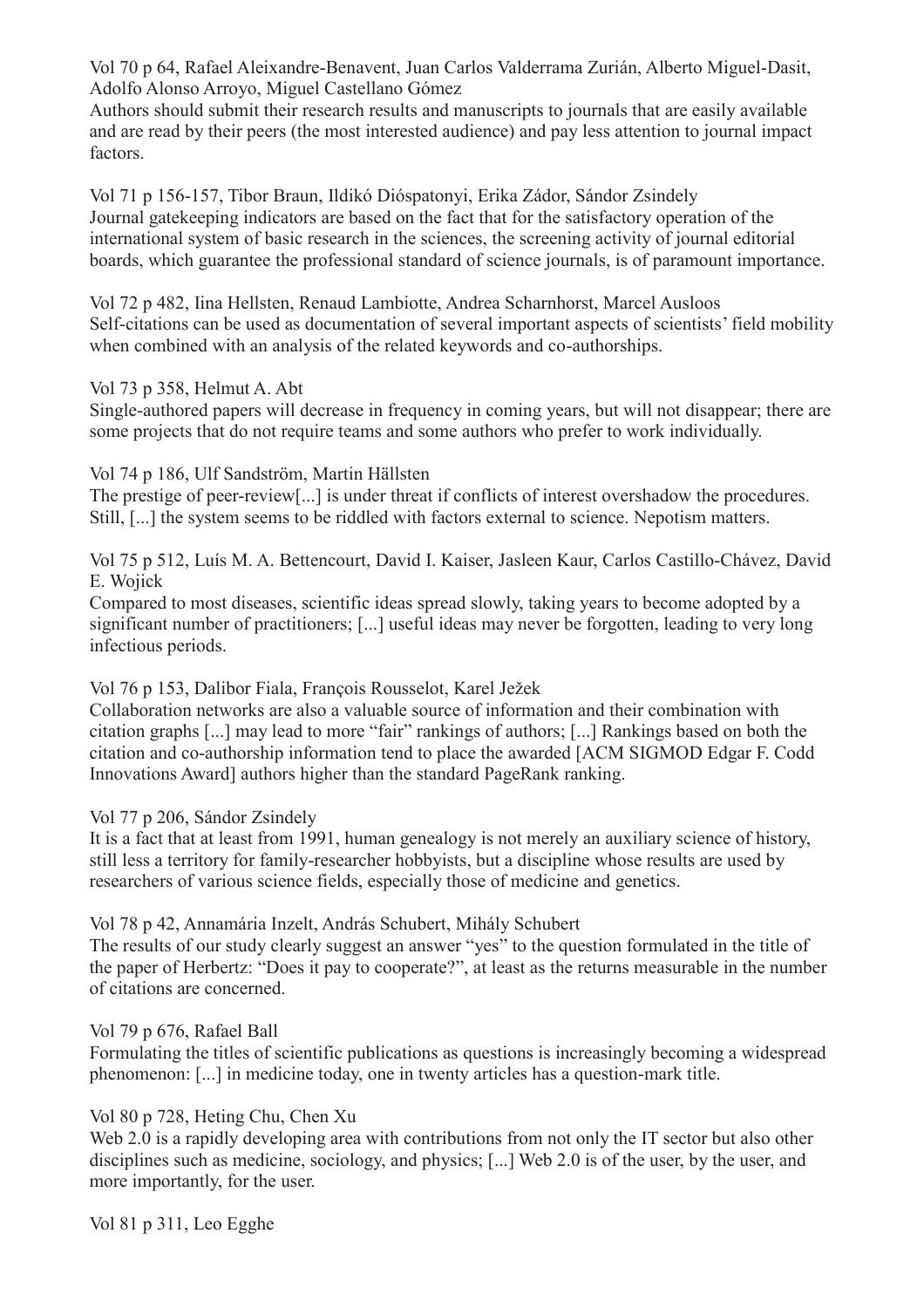One disadvantage of the h-index (in fact of any indicator) is that it is just one number, hereby reducing the evaluation of a researcher r (or another source) to a one-dimensional scale.

# Vol 82 p 454, Reinhilde Veugelers

When a Harvard physicist, whose most important work was done collaboratively with overseas scientists and engineers [was asked] "so you are helping them catch up with us", the scientist replied: "no, they are helping us keep ahead of them".

# Vol 83 p 822, Judit Bar-Ilan

The addition of proceedings papers as source items to the database does not simply increase the quantity of the source items, but results in an increase in multiple expressions of the same work in the database; [...] multiple expressions of a work not only have a positive effect on the publication counts of the authors, but they also have a positive effect on the citation counts of items referenced in the publications.

# Vol 84 p 163, Gangan Prathap

Borrowing an example from cricket, [instead of the] batting average  $= C/P$ , where C is the total number of runs scored in a career of P innings played, [...] if [the distribution] is Lotkaian or Paretian, as is often the case, a [mock h-index]  $(C^2/P)^{1/3}$  may be profitably used to rank [the] performers.

# Vol 85 p 744, Jorge E. Hirsch

A useful bibliometric indicator should (i) Reflect elements of reality that are useful for evaluation and meaningful in a statistical sense (there are always exceptions to any criterion) and ideally have predictive power, (ii) not lead to undesirable incentives that are detrimental to the progress of science, (iii) not be too sensitive to small variations in citation records that could be due to random events, and (iv) last but not least be not too difficult to obtain from existing databases.

# Vol 86 p 174, Lutz Bornmann

Since bibliometric indicators have obtained a general acceptance in science policy and attained applied relevance in research evaluation, feedback effects on scientists' behaviour resulting from the use of these indicators for science funding decisions have been reported; these adaptation strategies could be called mimicry in science.

# Vol 87 p 18, Chia-Lin Chang, Michael McAleer, Les Oxley

Although there is a multitude of contradictory biblical, bibliographical, conceptual, Darwinian, definitional, evolutionary, genetic, grammatical, literary, logical, logistical, mathematical, paleontological, paradoxical, philosophical, processional, and theoretical possibilities associated with the perennial question as to which came first, the chicken or the egg, the same question may also be asked in the context of which came first, the great paper or the great journal in which the paper was published.

# Vol 88 p 628, Juan Gorraiz, Christian Gumpenberger, Martin Wieland

Galton was one of the first scientists who made use of "mapping" methods: [...] he developed a "beauty-map" of the British Isles, based on how many pretty women he encountered, giving London the highest score and Aberdeen the lowest.

# Vol 89 p 273, Igor Kissin

Disproportional representation of Jewish scientists as authors in top biomedical journals and among Nobel Prize laureates in Medicine is mostly due to their overrepresentation as research participants, not because of the increased chances for reward for a Jewish researcher per se.

Vol 90 p 478, Vincent Larivière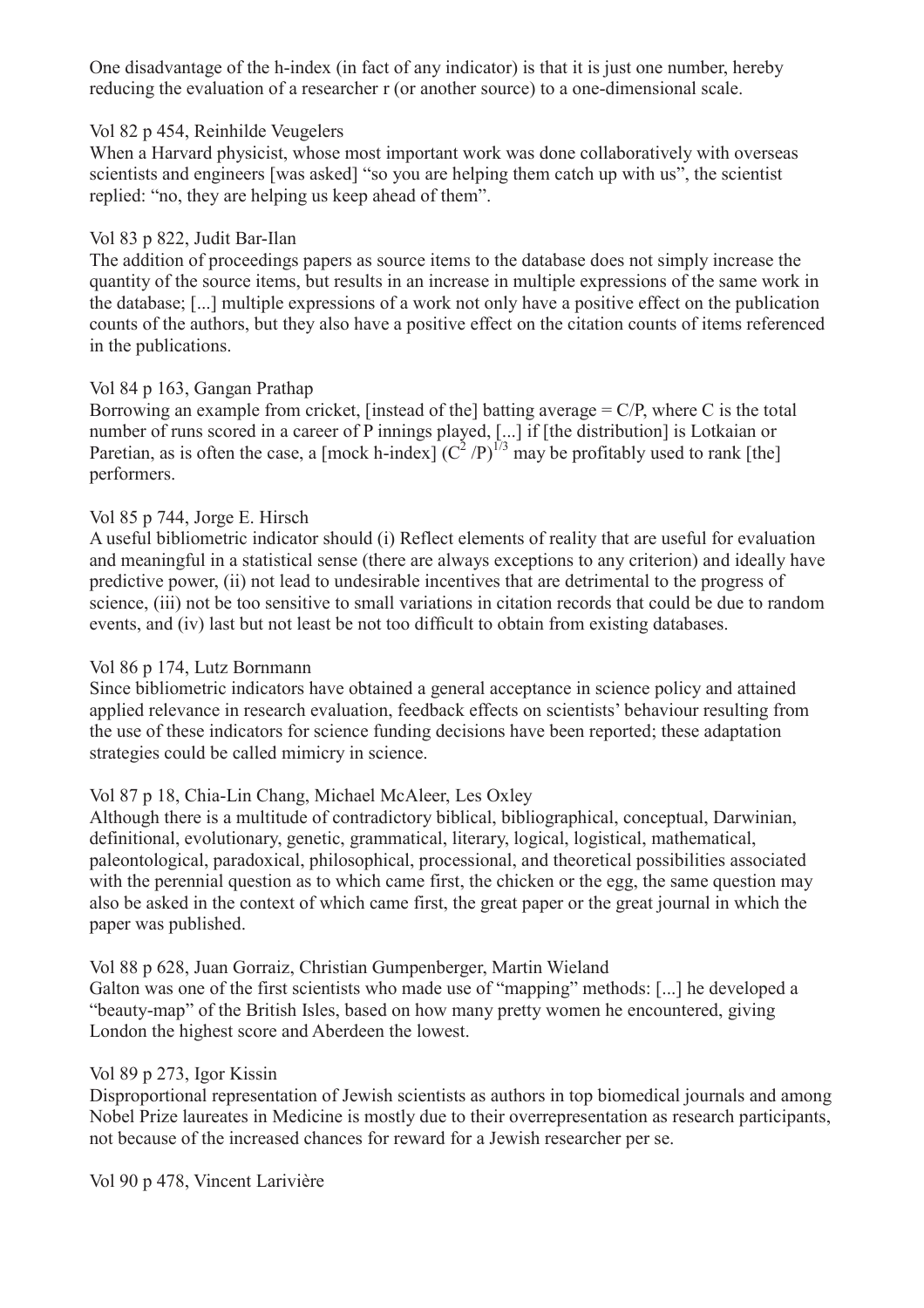Even though we cannot assess the direction of the relationship, publishing papers during the doctorate is positively linked with PhD students' degree completion and with postgraduation research productivity.

#### Vol 91 p 350, Isidro F. Aguillo

The use of Google Scholar for bibliometric or evaluation purposes should be done with great care, especially regarding the items not overlapping with those present in the Scopus or W[eb ]o[f ]K[nowledge] citation databases.

# Vol 92 p 352, Peter Jacso

One of the reasons for the adulation of GS as the Great Democratizer—beyond its freeness—is that it reports higher number of publications and citations (and consequently higher h-index) for many researchers than what they deserve.

Vol 93 p 857, Pleun van Arensbergen, Inge van der Weijden, Peter van den Besselaar The trend in developed societies, that women increasingly outperform men in all levels of education, is also becoming effective in the science system.

#### Vol 94 p 32-33, Anne-Wil Harzing

As research projects are less easily reproducible, academics in the Social Sciences do not face the same urgency as in the Sciences to "beat" other academics in publishing new research results: It is not at all unusual to see five or even more years pass between data collection and publication.

# Vol 95 p 860, Cassidy R. Sugimoto, Blaise Cronin

Ego does not seem to intrude on the peer review process, at least as far as JASIS&T is concerned. Referencing the editor or reviewers does not statistically significantly influence editorial decisions or reviewer recommendations.

# Vol 96 p 63, Amalia Más-Bleda, Isidro F. Aguillo

A researcher's personal website is an excellent tool to provide, in addition to his/her list of publications, other information that is often difficult to find, such as experience and expertise, research projects performed, teaching commitment (materials for onsite or distance learning), conference presentations, events involvement, etc. So, a scientist's personal website can become one of the most complete channel for disseminating his/her work and career and perhaps the preferred one given a stronger control the authors themselves have on its contents.

# Vol 97 p 127, Michael Bonitz, Andrea Scharnhorst

To make contact with the history of our own field by looking into biographies of its early explorers is one way to understand and place current debates and controversies.

# Vol 98 p 24, Sándor Soós

A striking similarity between reference-based science mapping and evolutionary biosystematics is that both attempts to detect groups of related actors based on common ancestors: In the case of science mapping, biological descendancy is to be replaced by citation links, or "intellectual descendancy": a reference can be viewed as an ancestor of the citing document.

Vol 99 p n/a, Martin Meyer, Kevin Grant, Piera Morlacchi, Dagmara Weckowska Existing rational and mechanistic ways of measuring the T[riple] H[elix] may not be as appropriate in our current austerity period, as policy makers, owners of businesses and service providers look to the TH as a way of climbing out of deep and even triple dip recession.

# Vol 100 p n/a, András Schubert

A very simplistic word cloud of the selected sentences from the first 99 volumes of the journal Scientometrics looks like this: